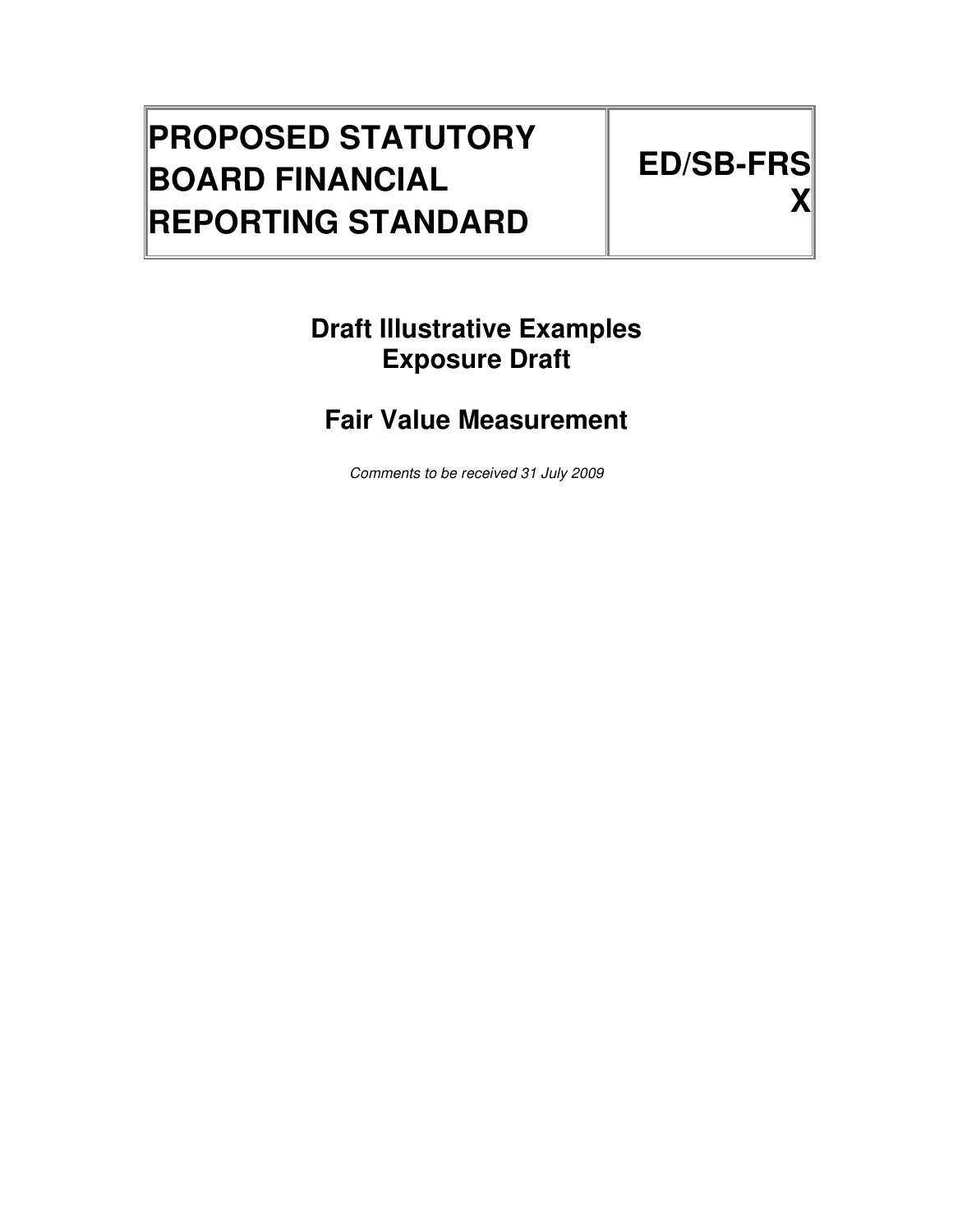### **CONTENTS**

paragraphs

| <i>FAIR VALUE MEASUREMENT</i><br><b>IDRAFTI ILLUSTRATIVE EXAMPLES</b>     |                  |
|---------------------------------------------------------------------------|------------------|
| HIGHEST AND BEST USE AND VALUATION PREMISE                                | $IE1 - IE9$      |
| <b>Example 1-Asset group</b>                                              | $IE2-IE4$        |
| Example 2—Land                                                            | IE5-IE8          |
| <b>Example 3-Research and development project</b>                         | IE9              |
| <b>VALUATION TECHNIQUES</b>                                               | <b>IE10-IE17</b> |
| <b>Example 4-Machine held and used</b>                                    | <b>IE11-IE14</b> |
| <b>Example 5-Software asset</b>                                           | <b>IE15-IE17</b> |
| <b>FAIR VALUE HIERARCHY</b>                                               | <b>IE18-IE21</b> |
| Example 6-Level 1 most advantageous market                                | <b>IE19-IE21</b> |
| TRANSACTION PRICES AND FAIR VALUE AT INITIAL RECOGNITION                  | <b>IE22-IE23</b> |
| Example 7-Interest rate swap at initial recognition                       | <b>IE23</b>      |
| <b>RESTRICTED ASSETS</b>                                                  | <b>IE24-IE26</b> |
| Example 8-Restriction on the sale of an equity instrument                 | <b>IE25</b>      |
| <b>Example 9––Restrictions on the use of an asset</b>                     | <b>IE26</b>      |
| LIABILITIES AND CREDIT RISK                                               | <b>IE27-IE28</b> |
| <b>Example 10-Structured note</b>                                         | <b>IE28</b>      |
| FAIR VALUE MEASUREMENTS IN MARKETS THAT ARE NOT ACTIVE                    | <b>IE29-IE38</b> |
| <b>Example 11-Inactive market</b>                                         | <b>IE30-IE38</b> |
| <b>FAIR VALUE DISCLOSURE</b>                                              | <b>IE39-IE41</b> |
| <b>Example 12-Assets measured at fair value</b>                           | <b>IE40</b>      |
| Example 13-Fair value measurements in Level 3 of the fair value hierarchy | <b>IE41</b>      |
| <b>APPENDIX</b>                                                           |                  |
|                                                                           |                  |

**[Draft] Amendments to guidance on other SB-FRSs**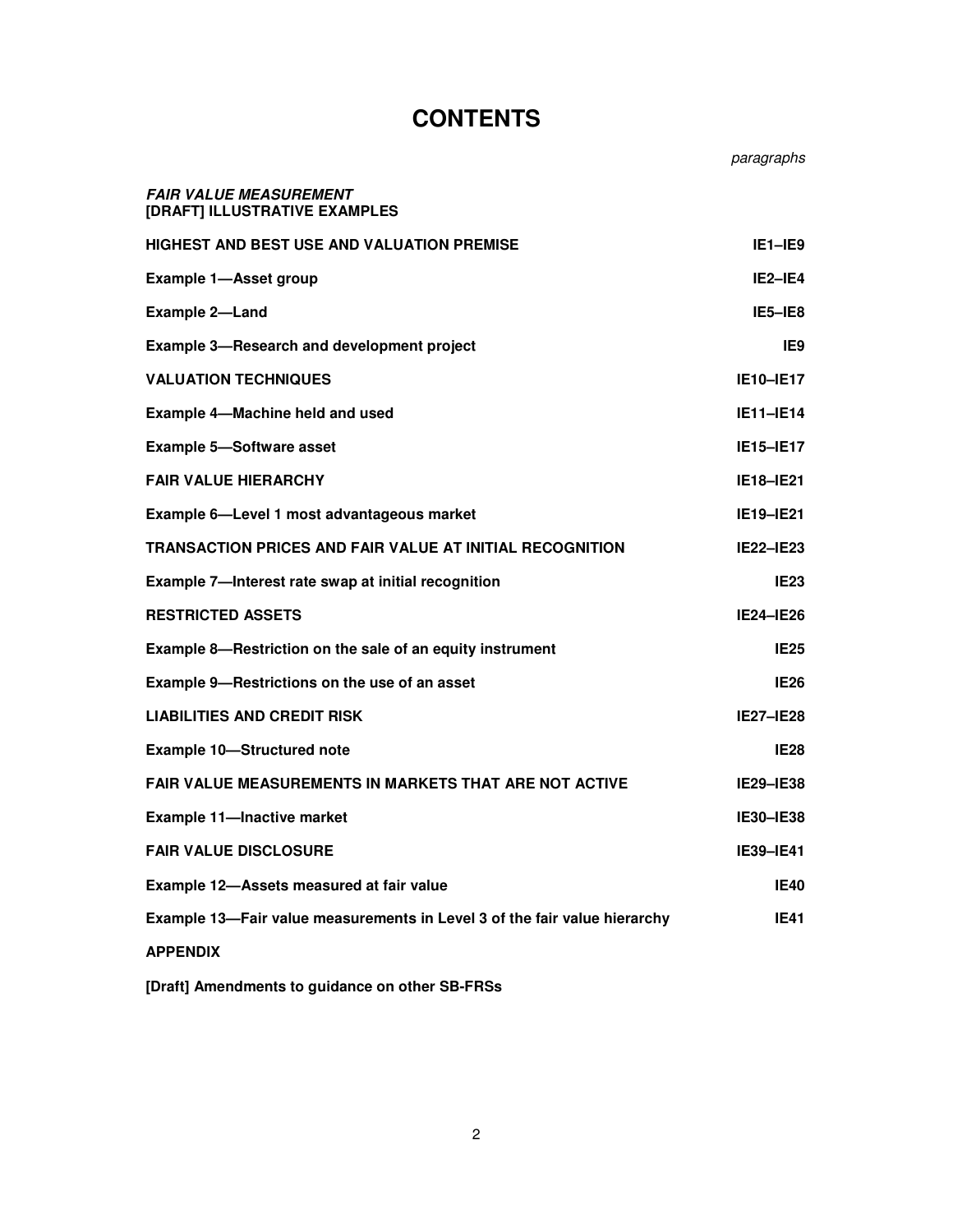## **PROPOSED STATUTORY BOARD FINANCIAL REPORTING STANDARD**

# **ED/SB-FRS X**

## **SB-FRS X Fair Value Measurement [Draft] Illustrative examples**

These [draft] examples accompany, but are not part of, [draft] SB-FRS X

#### **Highest and best use and valuation premise**

IE1 Examples 1–3 illustrate the application of the 'highest and best use' and valuation premise concepts when non-financial assets are newly acquired.

#### **Example 1—Asset group**

- IE2 An entity, a strategic buyer, acquires a group of assets (Assets A, B and C) in a business combination. Asset C is billing software developed by the acquired entity for its own use in conjunction with Assets A and B (related assets). The entity measures the fair value of each of the assets individually, consistently with the specified unit of account for the assets. The entity determines that there is no alternative use for the assets (the highest and best use of the assets is their current use) and that each asset would provide maximum value to market participants principally through its use in combination with other assets as a group (ie the valuation premise is 'in use').
- IE3 In this instance, the reporting entity would sell the assets in the market in which it initially acquired the assets (ie the 'entry' and 'exit' markets from the perspective of the reporting entity are the same). Market participant buyers with whom the reporting entity would trade in that market have characteristics that are generally representative of both financial buyers and strategic buyers and include those buyers that initially bid for the assets.<sup>∗</sup> As discussed below, differences between the indicated fair values of the individual assets relate principally to the use of the assets by those market participants within different asset groups:
	- (a) Strategic buyer asset group. The entity determines that strategic buyers have related assets that would enhance the value of the group within which the assets would be used (market participant synergies). Those assets include a substitute asset for Asset C (the billing software), which would be used for only a limited transition period and could not be sold on its own at the end of that period. Because strategic buyers have substitute assets, Asset C would not be used for its full remaining economic life. The indicated fair values of Assets A, B and C within the strategic buyer asset group (reflecting the synergies resulting from the use of the assets within that group) are CU360,<sup>∗</sup> CU260 and CU30, respectively. The indicated fair value of the assets as a group within the strategic buyer asset group is CU650.
	- (b) Financial buyer asset group. The entity determines that financial buyers do not have

l

<sup>∗</sup> Although market participant buyers might be broadly classified as strategic or financial buyers, there will often be differences among the market participant buyers within each of those groups, reflecting, for example, different uses for an asset and different operating strategies.

<sup>∗</sup> In these [draft] examples, monetary amounts are denominated in 'currency units (CU)'.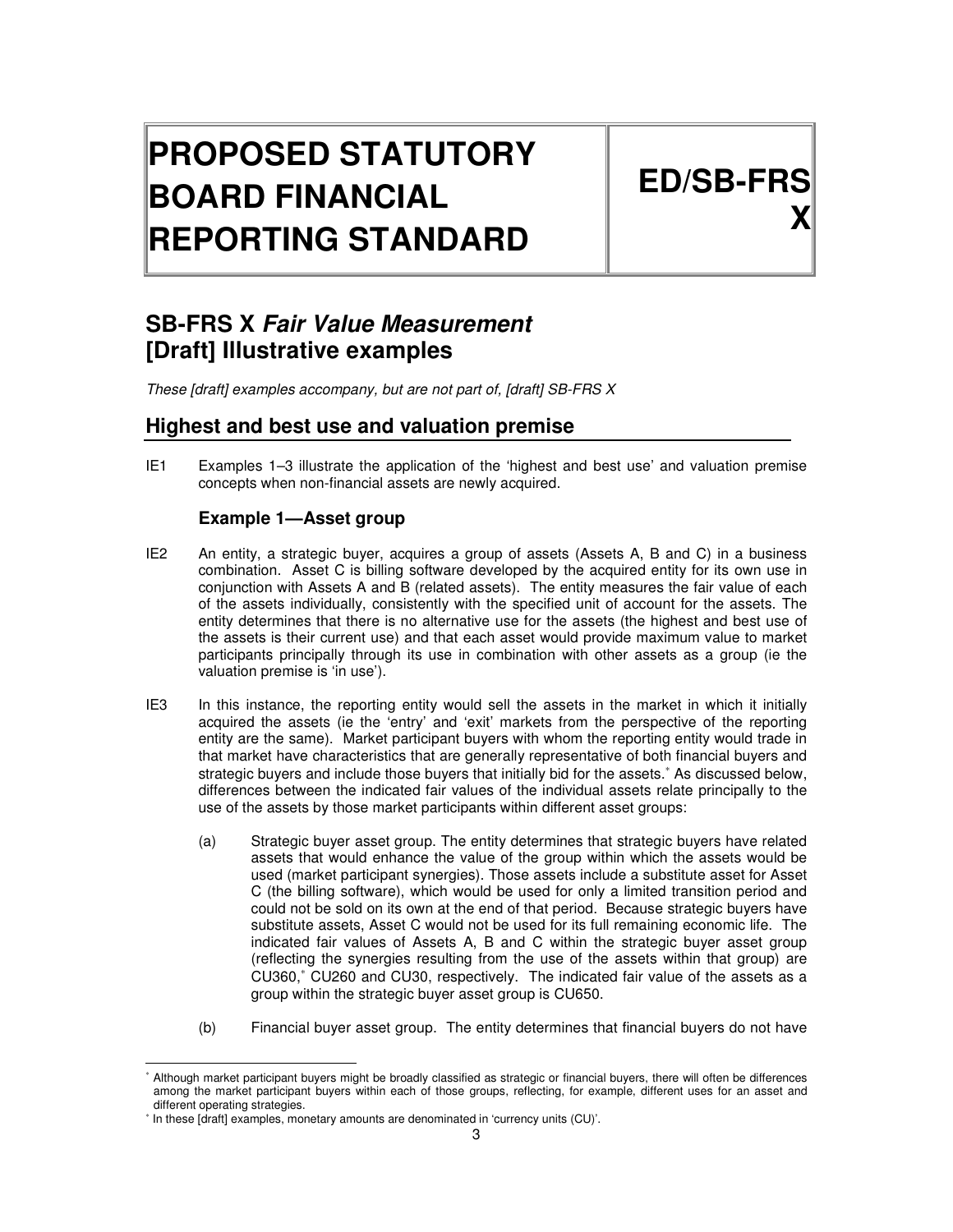related or substitute assets that would enhance the value of the group within which the assets would be used. Because financial buyers do not have substitute assets, Asset C (the billing software) would be used for its full remaining economic life. The indicated fair values of Assets A, B and C within the financial buyer asset group are CU300, CU200 and CU100, respectively. The indicated fair value of the assets as a group within the financial buyer asset group is CU600.

IE4 The fair values of Assets A, B and C would be determined on the basis of the use of the assets as a group within the strategic buyer group (CU360, CU260 and CU30). Although the use of the assets within the strategic buyer group does not maximise the fair value of each of the assets individually, it maximises the fair value of the assets as a group (CU650).

#### **Example 2—Land**

- IE5 An entity acquires land in a business combination. The land is currently developed for industrial use as a site for a factory. As an industrial property (the current use), the indicated value of the land and factory is CU100,000 and CU60,000, respectively. Nearby sites have recently been developed for residential use as sites for high-rise apartment buildings. On the basis of that development and recent zoning and other changes to facilitate that development, the entity determines that the land currently used as a site for a factory could be developed as a site for residential use (for high-rise apartment buildings).
- IE6 The highest and best use of the land would be determined by comparing (a) the value of the land as currently developed for industrial use ('in use') and (b) the value of the land as a vacant site for residential use, considering the costs of demolishing the factory and other costs necessary to convert the land to a vacant site ('in exchange'). In this situation, the highest and best use of the land would be to develop high-rise apartment buildings ('in exchange'). As a residential property, the indicated fair value of the vacant site is CU300,000 after considering the costs to demolish the factory and other costs of conversion to a vacant site.
- IE7 Because the current use of the land differs from its highest and best use, the fair value of the asset group (land and factory) has two components: (a) the value of the assets assuming their current use as industrial property and (b) the amount by which the fair value of the assets differs from their value in their current use. The amount in (b) is determined by subtracting the current-use value of the land and factory (CU160,000) from the fair value of the vacant site (CU300,000).
- IE8 The entity measures the land at CU240,000. This is the current-use value of the land (CU100,000) plus the incremental value of the land (CU140,000) that relates to the ability to convert the land from its current use to its highest and best use. The entity measures the factory at CU60,000. The entity accounts for the assets in accordance with the SB-FRSs applicable to those assets.

#### **Example 3—Research and development project**

- IE9 An entity acquires a research and development (R&D) project in a business combination. The entity does not intend to complete the project. If completed, the project would compete with one of its own R&D projects (to provide the next generation of the entity's commercialised technology). Instead, the entity intends to hold (lock up) the R&D project to prevent its competitors from obtaining access to the technology. The project is expected to provide defensive value, principally by improving the prospects for the entity's own competing technology. To measure the fair value of the R&D project at initial recognition, the highest and best use of the project would be determined on the basis of its use by market participants. For example:
	- (a) the highest and best use of the R&D project would be to continue development (thus the in-use valuation premise would be appropriate) if market participants would continue to develop it and that use would maximise the value of the group of assets in which the project would be used. That might be the case if market participants do not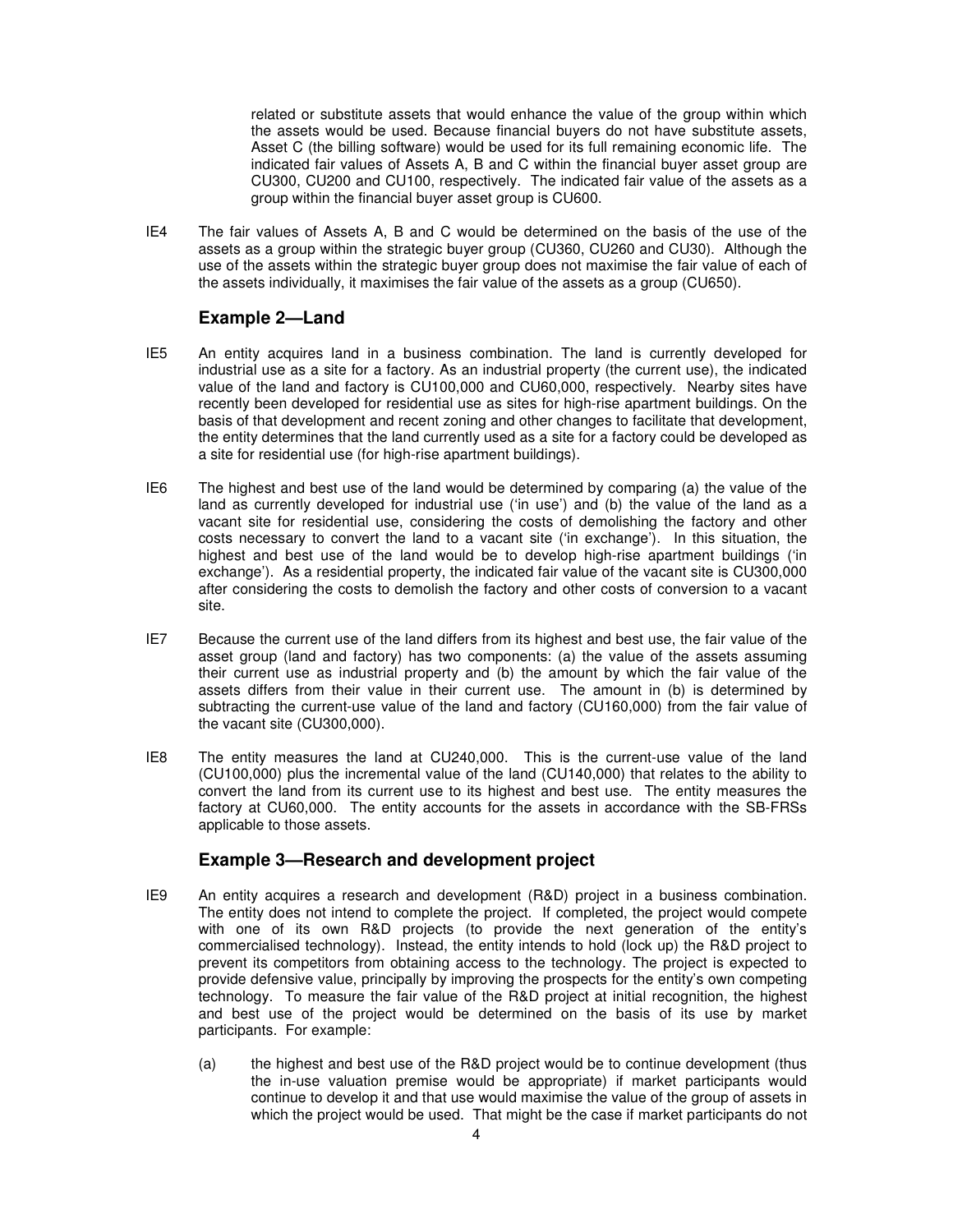have similar technology (in development or commercialised). The fair value of the R&D project, measured using an in-use valuation premise, would be determined on the basis of the price that would be received in a current transaction to sell the project, assuming that the R&D would be used with its complementary assets as a group and that those assets would be available to market participants.

- (b) the highest and best use of the R&D project would be to cease development (thus the in-use valuation premise would be appropriate) if, for competitive reasons, market participants would lock up the project and that use would maximise the value of the group of assets in which the project would be used (as a locked-up project). That might be the case if market participants have technology in a more advanced stage of development that would compete with the R&D project (if completed) and the project would be expected to provide defensive value (if locked up). The fair value of the R&D project, measured using an in-use valuation premise, would be determined on the basis of the price that would be received in a current transaction to sell the project, assuming that the R&D would be used (locked up) with its complementary assets as a group and that those assets would be available to market participants.
- (c) the highest and best use of the R&D project would be to cease development (thus the in-exchange valuation premise would be appropriate) if market participants would discontinue its development. That might be the case if the project is not expected to provide a market rate of return (if completed) and would not otherwise provide defensive value (if locked up). The fair value of the R&D project, measured using an in-exchange valuation premise, would be determined on the basis of the price that would be received to sell the R&D project by itself (which might be nil).

#### **Valuation techniques**

IE10 The [draft] SB-FRS notes that a single valuation technique will be appropriate in some cases. In other cases, multiple valuation techniques will be appropriate. Examples 4 and 5 illustrate the use of multiple valuation techniques.

#### **Example 4—Machine held and used**

- IE11 An entity acquired a machine in a business combination that is held and used in its operations. The machine, initially purchased from an outside vendor, was subsequently customised by the entity for use in its operations. However, the customisation of the machine was not extensive. The entity determines that the asset would provide maximum value to market participants through its use in combination with other assets as a group (as installed or otherwise configured for use). Therefore, the highest and best use of the machine is its current use and the valuation premise is 'in use'.
- IE12 The entity determines that sufficient data are available to apply the cost approach and, because the customisation of the machine was not extensive, the market approach. The income approach is not used because the machine does not have a separately identifiable income stream from which to develop reliable estimates of future cash flows. Furthermore, information about short-term and intermediate-term lease rates for similar used machinery that otherwise could be used to project an income stream (lease payments over remaining service lives) is not available. The market and cost approaches are applied as follows:
	- (a) The market approach is applied using quoted prices for similar machines adjusted for differences between the machine (as customised) and the similar machines. The measurement reflects the price that would be received for the machine in its current condition (used) and location (installed and configured for use). The fair value indicated by that approach ranges from CU40,000 to CU48,000.
	- (b) The cost approach is applied by estimating the amount that would currently be required to construct a substitute (customised) machine of comparable utility. The estimate considers the condition of the machine and the environment in which it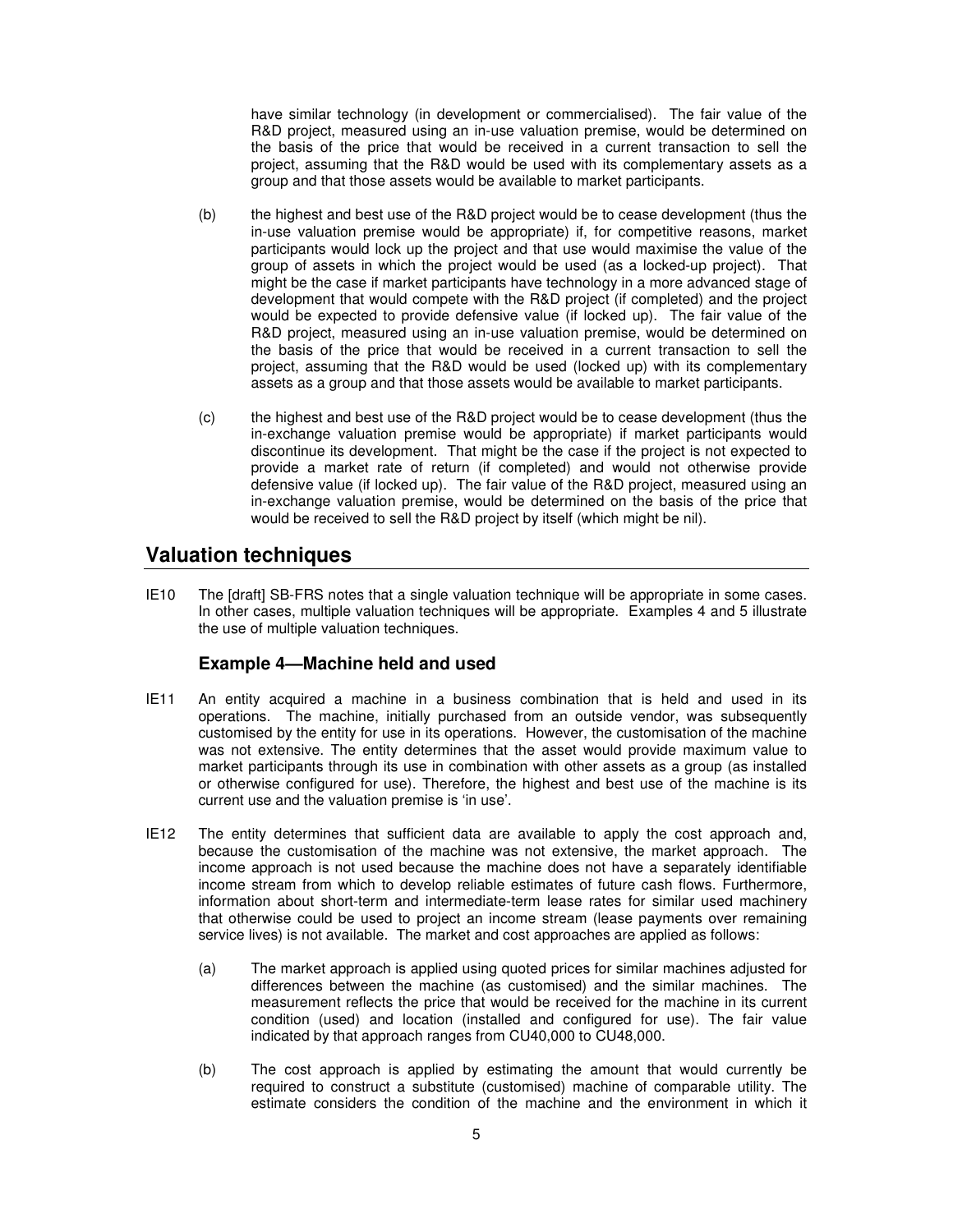operates, including physical wear and tear (physical deterioration), improvements in technology (functional obsolescence), conditions external to the condition of the machine such as a decline in the market demand for similar machines (economic obsolescence) and installation costs. The fair value indicated by that approach ranges from CU40,000 to CU52,000.

- IE13 The entity determines that the fair value indicated by the market approach is more representative of fair value than the fair value indicated by the cost approach and, therefore, ascribes more weight to the results of the market approach. That determination is made on the basis of the relative subjectivity of the inputs, considering the degree of comparability between the machine and the similar machines. In particular:
	- (a) the inputs used in the market approach (quoted prices for similar machines) require fewer and less subjective adjustments than the inputs used in the cost approach.
	- (b) the range indicated by the market approach overlaps with, but is narrower than, the range indicated by the cost approach.
	- (c) there are no known unexplained differences (between the machine and the similar machines) within that range.

The entity further determines that the higher end of the range indicated by the market approach is most representative of fair value, largely because the majority of relevant data points in the market approach lie at or near the higher end of the range. Accordingly, the entity determines that the fair value of the machine is CU48,000.

IE14 If customisation of the machine was extensive or if there were not sufficient data available to apply the market approach (eg because market data reflect an in-exchange valuation premise [scrap value for specialised assets] rather than an in-use valuation premise), the entity would apply the cost approach. When using an in-use valuation premise, the cost approach assumes the sale of the machine to a market participant buyer with complementary assets. The price received for the sale of the machine (exit price) would not be more than the cost that a market participant buyer would incur to acquire or construct a substitute machine of comparable utility. Nor would that price be more than the economic benefit that a market participant buyer would derive from the use of the machine.

#### **Example 5—Software asset**

- IE15 An entity acquires a group of assets. The asset group includes an income-producing software asset internally developed for licence to customers and its complementary assets (including a related database with which the software asset is used). To allocate the cost of the group to the individual assets acquired, the entity measures the fair value of the software asset. The entity determines that the software asset would provide maximum value to market participants through its use in combination with other assets (its complementary assets) as a group. Therefore, the highest and best use of the software asset is its current use and the valuation premise is 'in use'. (In this case, the licensing of the software asset, in and of itself, does not make the valuation premise of the software asset 'in exchange'.)
- IE16 The entity determines that, in addition to the income approach, sufficient data might be available to apply the cost approach but not the market approach. Information about market transactions for comparable software assets is not available. The income and cost approaches are applied as follows:
	- (a) The income approach is applied using a present value technique. The cash flows used in that technique reflect the income stream expected to result from the software asset (licence fees from customers) over its economic life. The fair value indicated by that approach is CU15 million.
	- (b) The cost approach is applied by estimating the amount that would be required currently to construct a substitute software asset of comparable utility (considering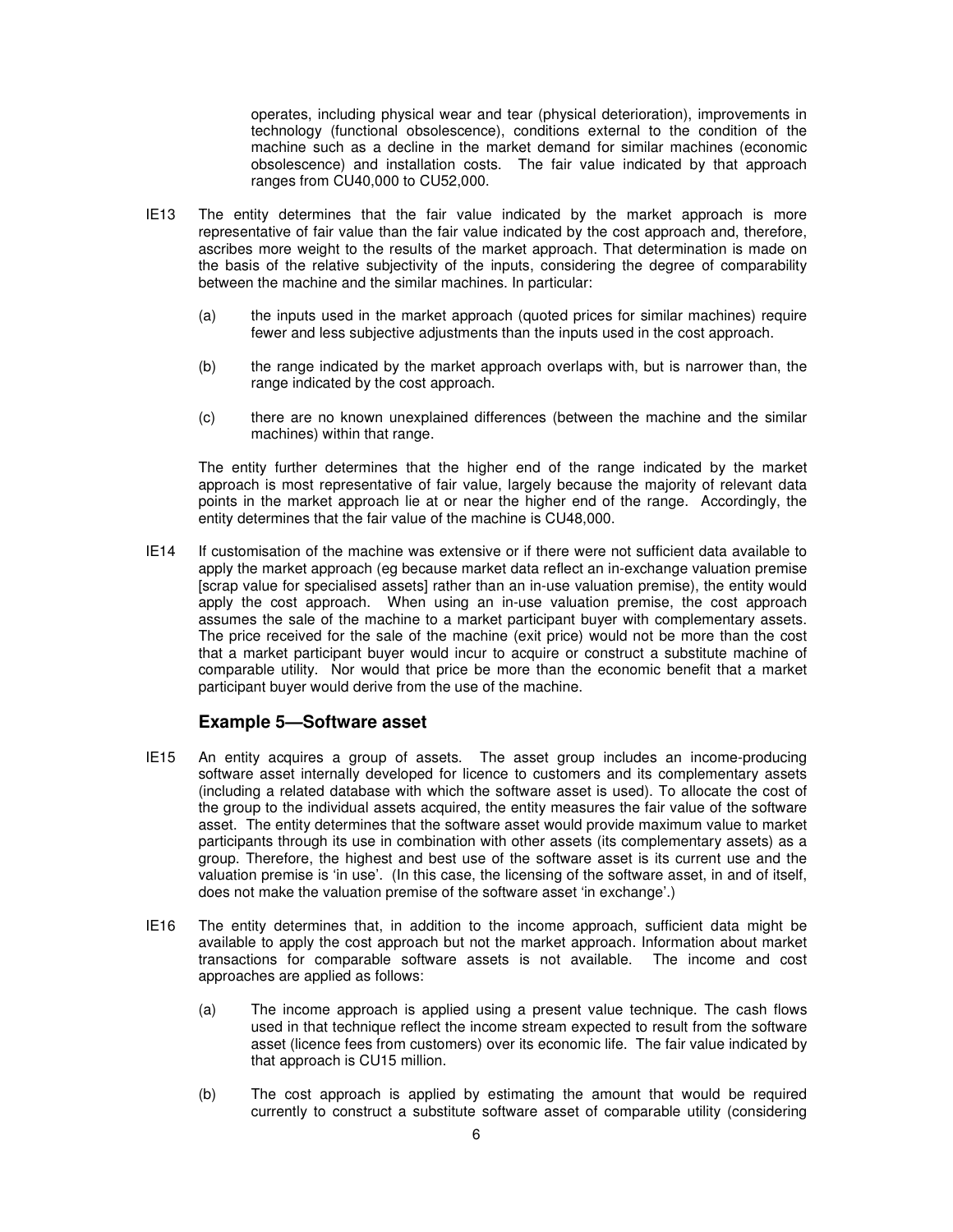functional and economic obsolescence). The fair value indicated by that approach is CU10 million.

IE17 Through its application of the cost approach, the entity determines that market participants would not be able to construct a substitute software asset of comparable utility. Some characteristics of the software asset are unique, having been developed using proprietary information, and cannot be readily replicated. The entity determines that the fair value of the software asset is CU15 million, as indicated by the income approach.

#### **Fair value hierarchy**

IE18 Example 6 illustrates the use of Level 1 inputs to measure the fair value of an asset that trades in different active markets with different prices.

#### **Example 6—Level 1 most advantageous market**

- IE19 An asset is sold in two different active markets with different prices. An entity enters into transactions in both markets. In Market A, the price that would be received is CU27, transaction costs in that market are CU2 and the costs to transport the asset to that market are CU3 (the net amount that would be received is CU22). In Market B, the price that would be received is CU26, transaction costs in that market are CU2 and the costs to transport the asset to that market are CU1 (the net amount that would be received in Market B is CU23).
- IE20 The fair value of the asset would be measured using the price in the most advantageous market. The most advantageous market is the market that maximises the amount that would be received to sell the asset, after considering transaction costs and transport costs.
- IE21 Because the entity would maximise the net amount that would be received for the asset in Market B (CU23), the fair value of the asset would be measured using the price in that market (CU26), less transport costs (CU1), resulting in a measurement of CU25. Although transaction costs are considered when determining which market is the most advantageous market, the price used to measure the fair value of the asset is not adjusted for those costs (although it is adjusted for transport costs).

#### **Transaction prices and fair value at initial recognition**

IE22 Example 7 illustrates when the price in a transaction involving a derivative instrument might (and might not) equal the fair value of the instrument at initial recognition.

#### **Example 7—Interest rate swap at initial recognition**

- IE23 Entity A (a retail counterparty) enters into an interest rate swap in a retail market with Entity B (a securities dealer) for no initial consideration (transaction price is zero). Entity A can access only the retail market. Entity B can access both the retail market (with retail counterparties) and the inter-dealer market (with securities dealer counterparties).
	- (a) From the perspective of Entity A, the retail market in which it initially entered into the swap is the most advantageous market for the swap; if Entity A were to transfer its rights and obligations under the swap, it would do so with a securities dealer counterparty in that market. In that case, the transaction price (zero) would represent the fair value of the swap to Entity A at initial recognition, ie the price that Entity A would receive (or pay) to sell (or transfer) the swap in a transaction with a securities dealer counterparty in the retail market (an exit price). That price would not be adjusted for any incremental (transaction) costs that would be charged by that securities dealer counterparty.
	- (b) From the perspective of Entity B, the inter-dealer market (not the retail market) is the most advantageous market for the swap; if Entity B were to transfer its rights and obligations under the swap, it would do so with a securities dealer in that market.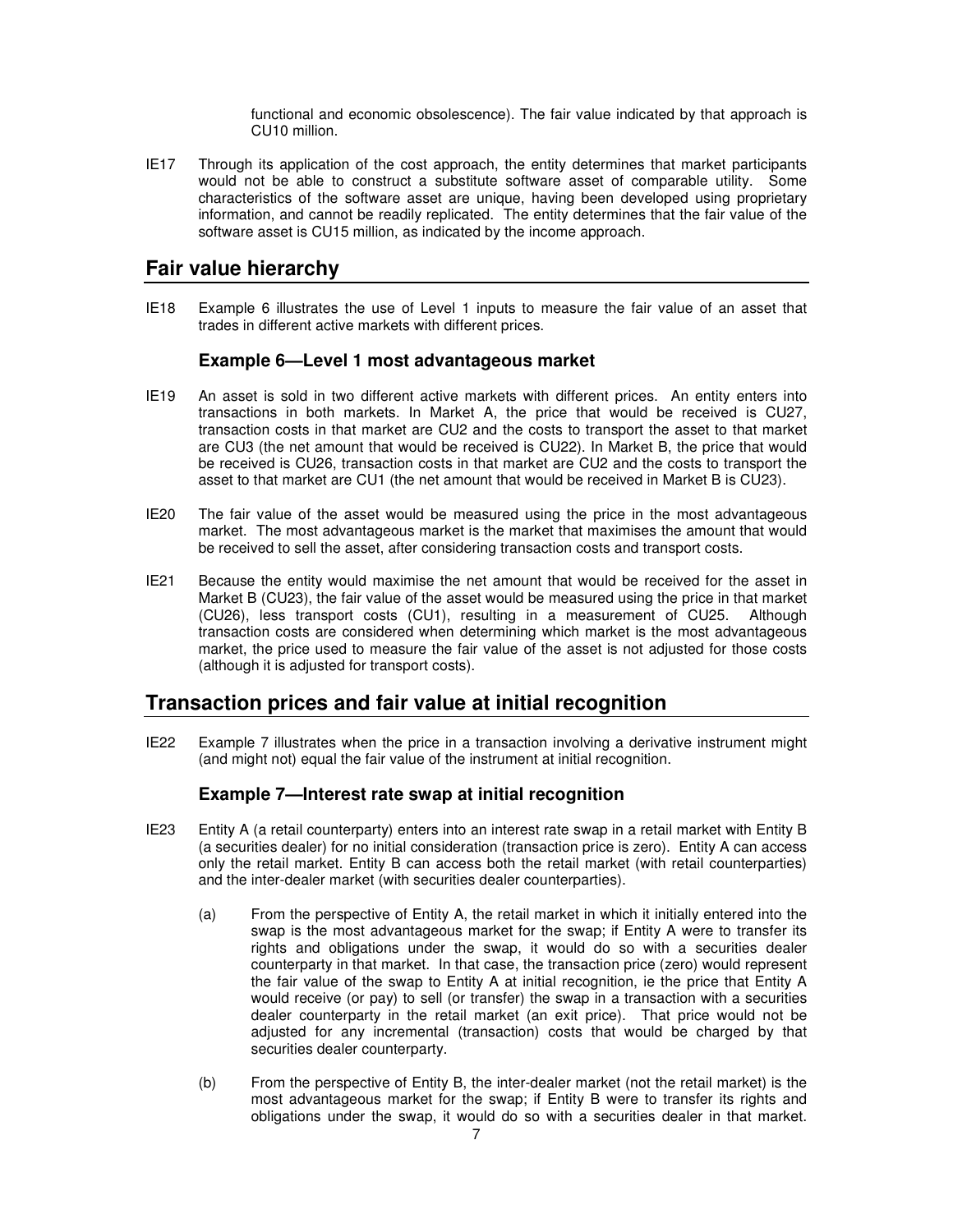Because the market in which Entity B initially entered into the swap is different from the most advantageous market for the swap, the transaction price (zero) would not necessarily represent the fair value of the swap to Entity B at initial recognition. If the fair value differs from the transaction price (zero), Entity B applies SB-FRS 39 Financial Instruments: Recognition and Measurement to determine whether it recognises that difference as a gain or loss.

#### **Restricted assets**

IE24 Examples 8 and 9 illustrate the effect of restrictions when measuring the fair value of an asset.

#### **Example 8—Restriction on the sale of an equity instrument**

IE25 An entity holds an equity instrument (a financial asset) for which sale is legally restricted for a specified period. (For example, such a restriction could limit sale to qualifying investors.) The restriction is a characteristic of the instrument and, therefore, would be transferred to market participants. In that case, the fair value of the instrument would be measured on the basis of the quoted price for an otherwise identical unrestricted equity instrument of the same issuer that trades in a public market, adjusted to reflect the effect of the restriction. The adjustment would reflect the amount market participants would demand because of the risk relating to the inability to access a public market for the instrument for the specified period. The adjustment will vary depending on the nature and duration of the restriction, the extent to which buyers are limited by the restriction (eg there might be a large number of qualifying investors) and factors specific to both the instrument and the issuer (qualitative and quantitative).

#### **Example 9—Restrictions on the use of an asset**

IE26 A donor contributes land in an otherwise developed residential area to a not-for-profit neighbourhood association. The land is currently used as a playground. The donor specifies that the land must continue to be used by the association as a playground in perpetuity. Upon review of relevant documentation (legal and other), the association determines that the fiduciary responsibility to meet the donor's restriction would not be transferred to market participants if the association sold the asset, ie the donor restriction on the use of the land is specific to the association. Furthermore, the association is not restricted from selling the land.

Without the restriction on the use of the land by the association, the land could be used as a site for residential development. In addition, the land is subject to an easement (a legal right that enables a utility to run power lines across the land).

- (a) Donor restriction on use of land. Because in this instance the donor restriction on the use of the land is specific to the association, the restriction would not be transferred to market participants. Therefore, the fair value of the land would be based on the higher of its fair value 'in use' as a playground or fair value 'in exchange' as a site for residential development, regardless of the restriction on the use of the land by the association.
- (b) Easement for utility lines. Because the easement for utility lines is specific to (a characteristic of) the land, it would be transferred to market participants with the land. Therefore, the fair value measurement of the land would consider the effect of the easement, regardless of whether the valuation premise is 'in use' as a playground or 'in exchange' as a site for residential development.

#### **Liabilities and credit risk**

IE27 Non-performance risk relating to a liability includes an entity's credit risk. An entity should consider the effect of its credit risk (credit standing) on the fair value of the liability in all periods in which the liability is measured at fair value because those who hold the entity's obligations as assets would consider the effect of the entity's credit standing in determining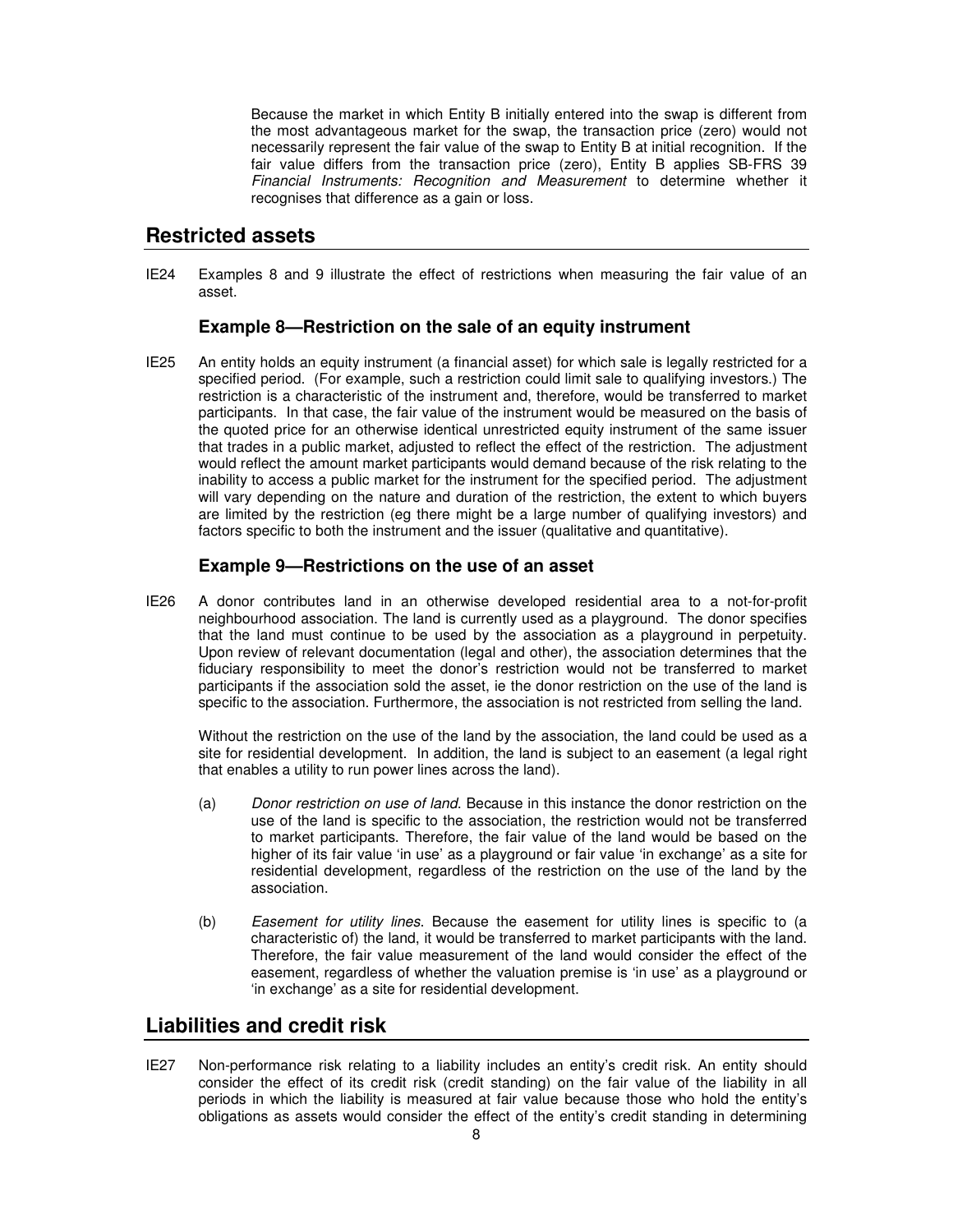the prices they would be willing to pay. For example, assume that Entity X and Entity Y each enter into a contractual obligation to pay cash (CU500) to Entity Z in five years. Entity X has an AA credit rating and can borrow at 6 per cent, while Entity Y has a BBB credit rating and can borrow at 12 per cent. Entity X will receive about CU374 in exchange for its promise (the present value of CU500 in five years at 6 per cent). Entity Y will receive about CU284 in exchange for its promise (the present value of CU500 in five years at 12 per cent). At initial recognition, the fair value of the liability to each entity (the proceeds) incorporates that entity's credit standing. Example 10 illustrates the effect of credit standing on the fair value of a financial liability at initial recognition and in subsequent periods.

#### **Example 10—Structured note**

- IE28 On 1 January 20X7 Entity A, an investment bank with an AA credit rating, issues a five-year fixed rate note to Entity B. No credit enhancements are issued in conjunction with or otherwise related to the contract (ie no collateral is posted and there is no third-party guarantee). Entity A elects to account for the entire note at fair value in accordance with SB-FRS 39. The fair value of the note (the obligation of Entity A) during 20X7 is measured using an expected present value technique. Changes in fair value are discussed below.
	- (a) Fair value at 1 January 20X7. The expected cash flows used in the expected present value technique are discounted at the risk-free rate (using the government bond curve at 1 January 20X7), plus the current market observable AA corporate bond spread to government bonds adjusted (up or down) for Entity A's specific credit risk (credit-adjusted risk-free rate). Therefore, the fair value of Entity A's obligation at initial recognition considers non-performance risk, including that entity's credit risk (presumably, reflected in the proceeds).
	- (b) Fair value at 31 March 20X7 During March 20X7, the credit spread for AA corporate bonds widens, with no changes to the specific credit risk of Entity A. The expected cash flows used in the expected present value technique are discounted at the riskfree rate (using the government bond curve at 31 March 20X7), plus the current market observable AA corporate bond spread to government bonds, adjusted for Entity A's specific credit risk (credit-adjusted risk-free rate). Entity A's specific credit risk is unchanged from initial recognition. Therefore, the fair value of Entity A's obligation changes as a result of changes in credit spreads generally. Changes in credit spreads reflect current market participant assumptions about changes in nonperformance risk generally.
	- (c) Fair value at 30 June 20X7. As of 30 June 20X7, there have been no changes to the AA corporate bond spreads. However, on the basis of structured note issues corroborated with other qualitative information, Entity A determines that its own specific creditworthiness has strengthened within the AA credit spread. The expected cash flows used in the expected present value technique are discounted at the riskfree rate (using the government bond yield curve at 30 June 20X7), plus the current market observable AA corporate bond spread to government bonds (unchanged from 31 March 20X7), adjusted for Entity A's specific credit risk (credit-adjusted risk-free rate). Therefore, the fair value of the obligation of Entity A changes as a result of the change in its own specific credit risk within the AA corporate bond spread.

#### **Fair value measurements in markets that are not active**

IE29 Example 11 illustrates the use of judgement when measuring the fair value of a financial asset when the market for that financial asset is not active.

#### **Example 11—Inactive market**

IE30 Entity A invested in a junior AAA-rated tranche of a residential mortgage-backed security (RMBS) on 1 January 20X8 (the issue date of the security). The junior tranche is the third most senior of a total of seven tranches. The underlying collateral for the RMBS is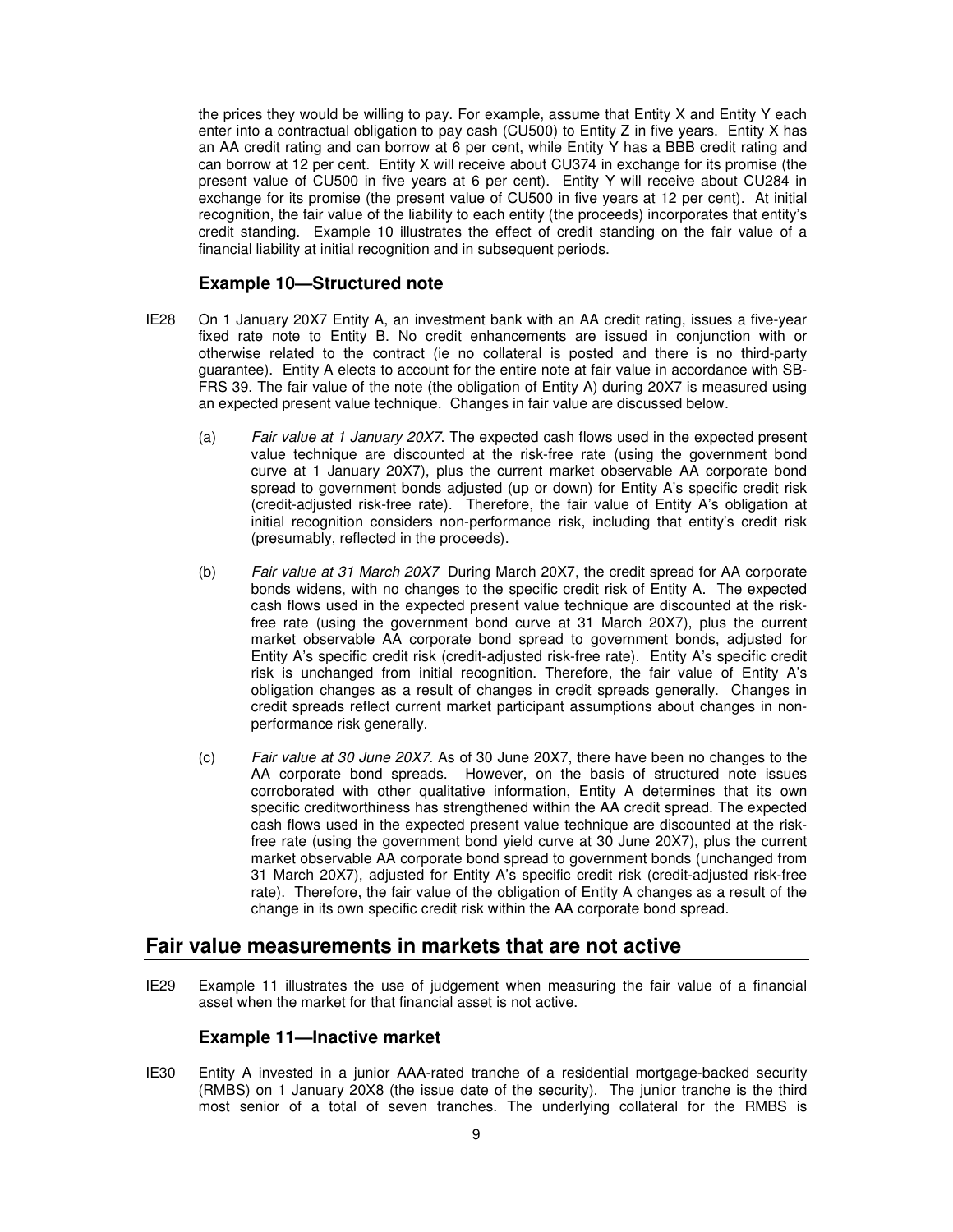unguaranteed residential mortgage loans that were issued in the second half of 20X6.

- IE31 At 31 March 20X9 (the measurement date), the junior tranche is now A-rated. This tranche of the RMBS was previously traded through a brokered market. However, trading volume in that market was infrequent, with only a few transactions taking place per month from 1 January 20X8 to 30 June 20X8 and little, if any, trading activity during the nine months before 31 March 20X9.
- IE32 Entity A considers the factors in paragraph B5 of the [draft] SB-FRS to determine whether the market for the junior tranche of the RMBS is not active. After evaluating the significance and relevance of the factors, Entity A concludes that the market is not active. Entity A supported its judgement primarily on the basis that there was little, if any, trading activity for an extended period of time before the measurement date.
- IE33 Because there is little, if any, trading activity to support a valuation technique using a market approach, Entity A decides to use an income approach to estimate the fair value of its security at the measurement date. Entity A estimates a discount rate (ie market rate of return) to discount the contractual cash flows from the RMBS. The market rate of return is estimated using the risk-free rate of interest and a margin that reflects the risks (eg default risk, collateral value risk and liquidity risk) that market participants would consider when pricing the asset in an orderly transaction at the measurement date.
- IE34 Entity A considered the following information when estimating the margin:
	- (a) the credit spread for the junior tranche of the RMBS at the issue date as implied by the original transaction price
	- (b) the change in the credit spread implied by any observed transactions from the issue date to the measurement date for comparable RMBSs or on the basis of relevant indices
	- (c) the characteristics of the junior tranche of the RMBS compared with comparable RMBSs or indices, including the quality of the underlying assets (ie information about the performance of the underlying mortgage loans such as delinquency and foreclosure rates, loss experience and prepayment rates), seniority or subordination of the RMBS tranche held and other relevant factors
	- (d) relevant reports issued by analysts and rating agencies
	- (e) quoted prices from third parties such as brokers or pricing services.
- IE35 Entity A estimates that one indication of the market rate of return that market participants would use when pricing the junior tranche is 12 per cent (1,200 basis points). This market rate of return was estimated as follows:
	- (a) 300 basis points for the relevant risk-free rate of interest at 31 March 20X9.
	- (b) Add: 250 basis points for the credit spread over the risk-free rate when the junior tranche was issued in January 20X8.
	- (c) Add: 700 basis points for the estimated change in the credit spread over the risk-free rate of the junior tranche between 1 January 20X8 and 31 March 20X9. This estimate was based on the change in the most comparable index available for that time period.
	- (d) Subtract: 50 basis points (net) to adjust for differences between the index used to estimate the change in credit spreads and the junior tranche. The reference index consists of subprime mortgage loans, while Entity A's RMBS consists of mortgage loans with a more favourable credit profile (making it more attractive to market participants). However, the index does not reflect an appropriate liquidity risk premium for the junior tranche under current market conditions. Thus, the 50 basis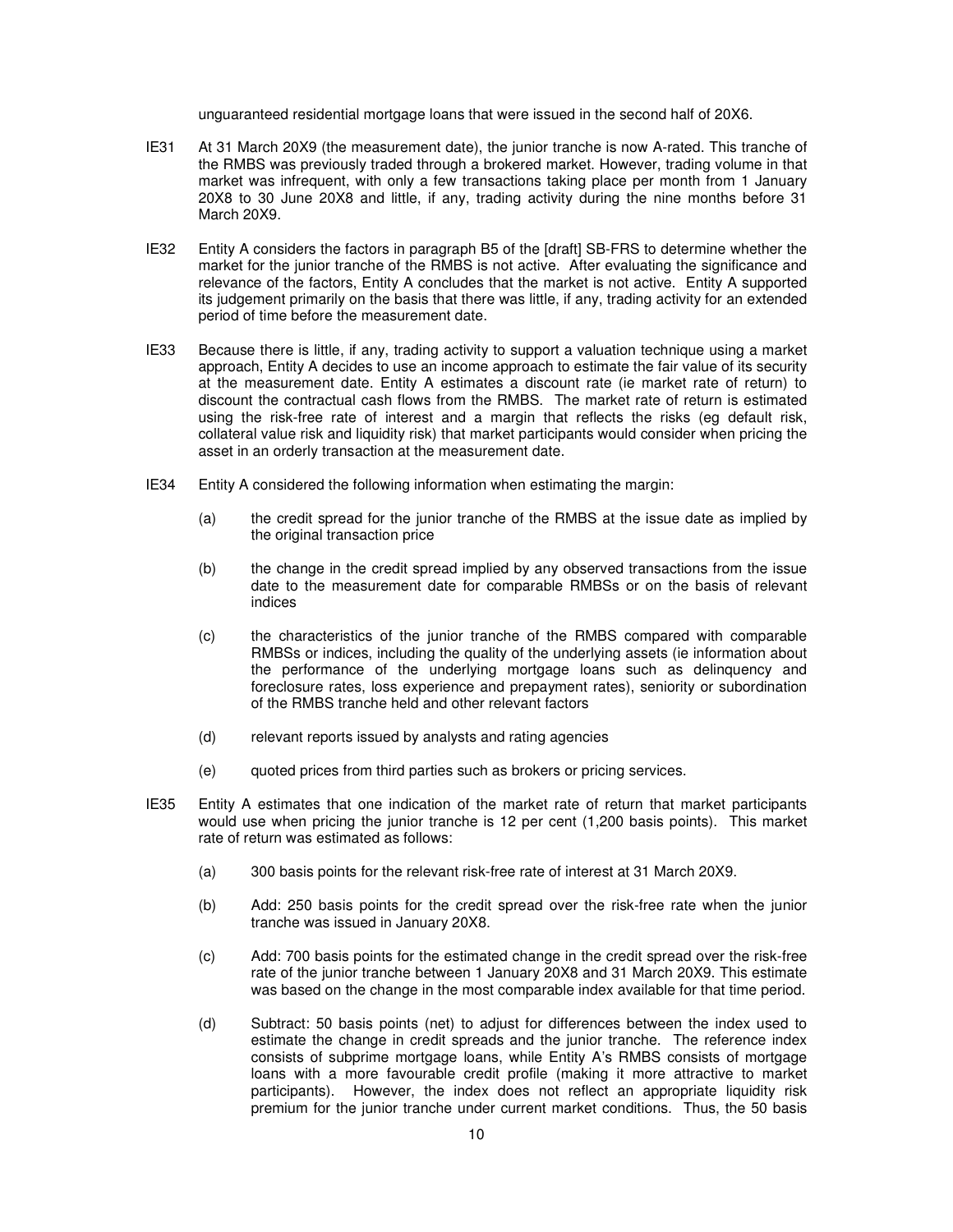point adjustment is the net of two adjustments:

- (i) the first adjustment is a 350 basis point subtraction, which was estimated by comparing the implied yield from the most recent transactions for the RMBS in June 20X8 with the implied yield in the index price on those same dates. There was no information available that indicated that the relationship between Entity A's security and the index has changed.
- (ii) the second adjustment is a 300 basis point addition, which is Entity A's best estimate of the additional liquidity risk inherent in its security (a cash position) when compared with the index (a synthetic position). This estimate was derived after considering liquidity risk premiums implied in recent cash transactions for a range of similar securities.
- IE36 As an additional indication of the market rate of return, Entity A considers two recent indicative quotes (ie non-binding quotes) provided by reputable brokers for the junior tranche that imply yields of 15–17 per cent. Entity A is unable to evaluate the valuation techniques or inputs used to develop the quotes. However, Entity A is able to confirm that the quotes are not based on transactions.
- IE37 Because Entity A has multiple indications of the market rate of return that market participants would consider when measuring fair value, it evaluates and weights the respective indications of the rate of return, considering the reasonableness of the range indicated by the results.
- IE38 Entity A concludes that 13 per cent is the point within the range of indications that is most representative of fair value under current market conditions. Entity A placed more weight on the 12 per cent indication (ie its own estimate of the market rate of return) for the following reasons:
	- (a) Entity A concluded that its own estimate appropriately incorporated the risks (eg default risk, collateral value risk and liquidity risk) that market participants would use when pricing the asset in an orderly transaction under current market conditions
	- (b) the broker quotes were non-binding and were not based on transactions and Entity A was unable to evaluate the valuation techniques or inputs used to develop the quotes.

#### **Fair value disclosure**

IE39 The disclosures required by paragraph 57(a) and (b) and paragraph 57(e) and (f) of the [draft] SB-FRS are illustrated below.

#### **Example 12—Assets measured at fair value**

IE40 For assets and liabilities measured at fair value during the period, the [draft] SB-FRS requires quantitative disclosures about the fair value measurements for each class of assets and liabilities. An entity might disclose the following for assets to comply with paragraph 57(a) and (b) of the [draft] SB-FRS: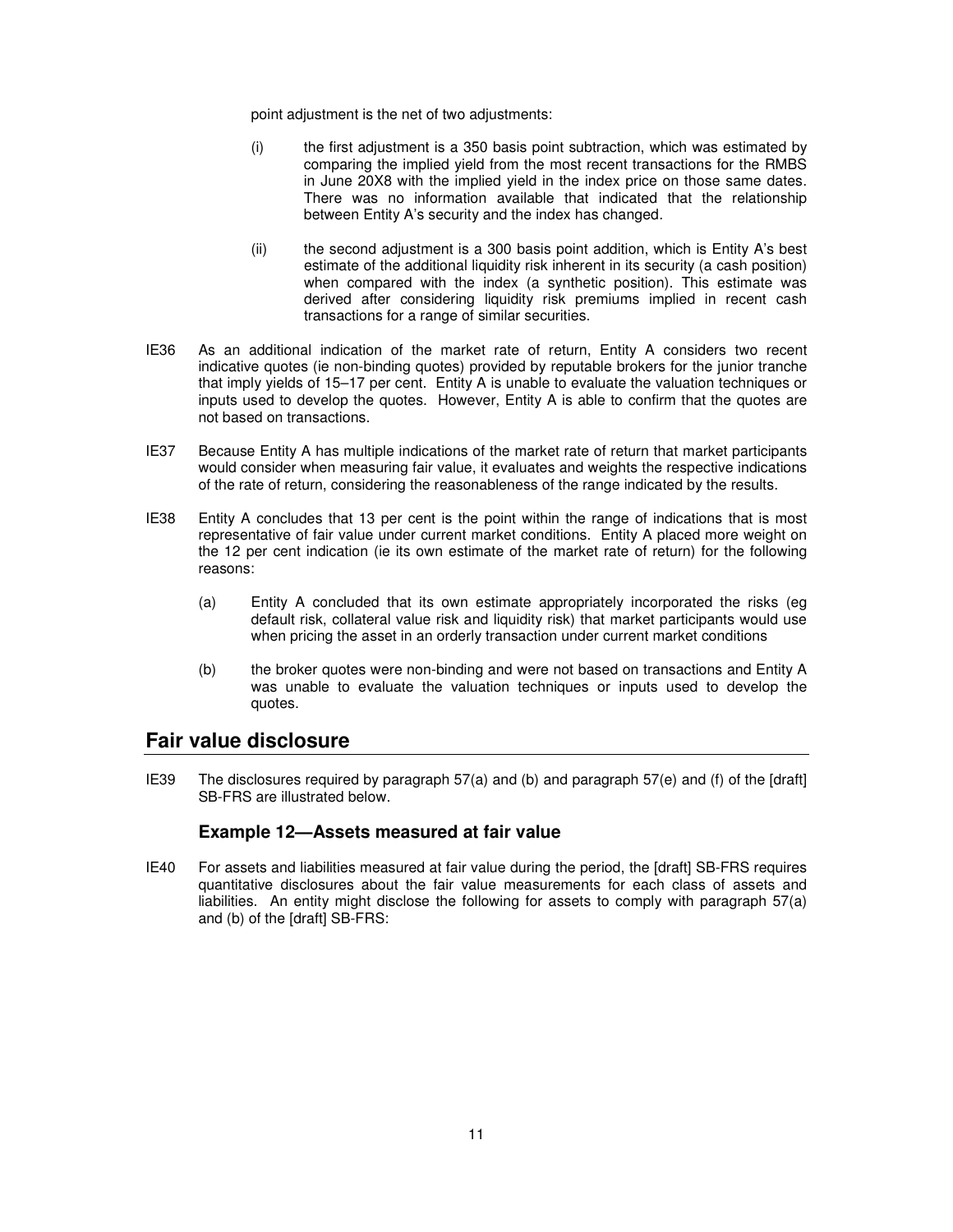| Assets measured at fair value                               |               |                                                                                      |                                              |                                                                                   |
|-------------------------------------------------------------|---------------|--------------------------------------------------------------------------------------|----------------------------------------------|-----------------------------------------------------------------------------------|
|                                                             |               | reporting period using:<br>Quoted<br>prices in<br>active<br>markets for<br>identical | Significant<br>other<br>observable<br>inputs | Fair value measurement at the end of the<br>Significant<br>unobservable<br>inputs |
| Description                                                 | 31Dec<br>20X2 | assets<br>(Level 1)<br>CU<br>million                                                 | (Level 2)<br>CU<br>million                   | (Level 3)<br>СU<br>million                                                        |
| Financial assets at<br>fair value through<br>profit or loss |               |                                                                                      |                                              |                                                                                   |
| Trading<br>securities                                       | 100           | 40                                                                                   | 55                                           | 5                                                                                 |
| Trading<br>derivatives                                      | 39            | 17                                                                                   | 20                                           | $\overline{c}$                                                                    |
| Available-for-sale<br>financial assets                      |               |                                                                                      |                                              |                                                                                   |
| Equity<br>investments                                       | 75            | 30                                                                                   | 40                                           | 5                                                                                 |
| Investment<br>properties                                    |               |                                                                                      |                                              |                                                                                   |
| Land                                                        | 40            |                                                                                      | 25                                           | 15                                                                                |
| <b>Buildings</b>                                            | 15            |                                                                                      |                                              | 15                                                                                |
| Total                                                       | 269           | 87                                                                                   | 140                                          | 42                                                                                |

(Note: A similar table would be presented for liabilities unless another format is deemed more appropriate by the entity.)

#### **Example 13—Fair value measurements in Level 3 of the fair value hierarchy**

IE41 For assets and liabilities measured at fair value in Level 3 of the fair value hierarchy, the [draft] SB-FRS requires a reconciliation from the opening balances to the closing balances for each class of assets and liabilities. An entity might disclose the following for assets to comply with paragraph 57(e) and (f) of the [draft] SB-FRS: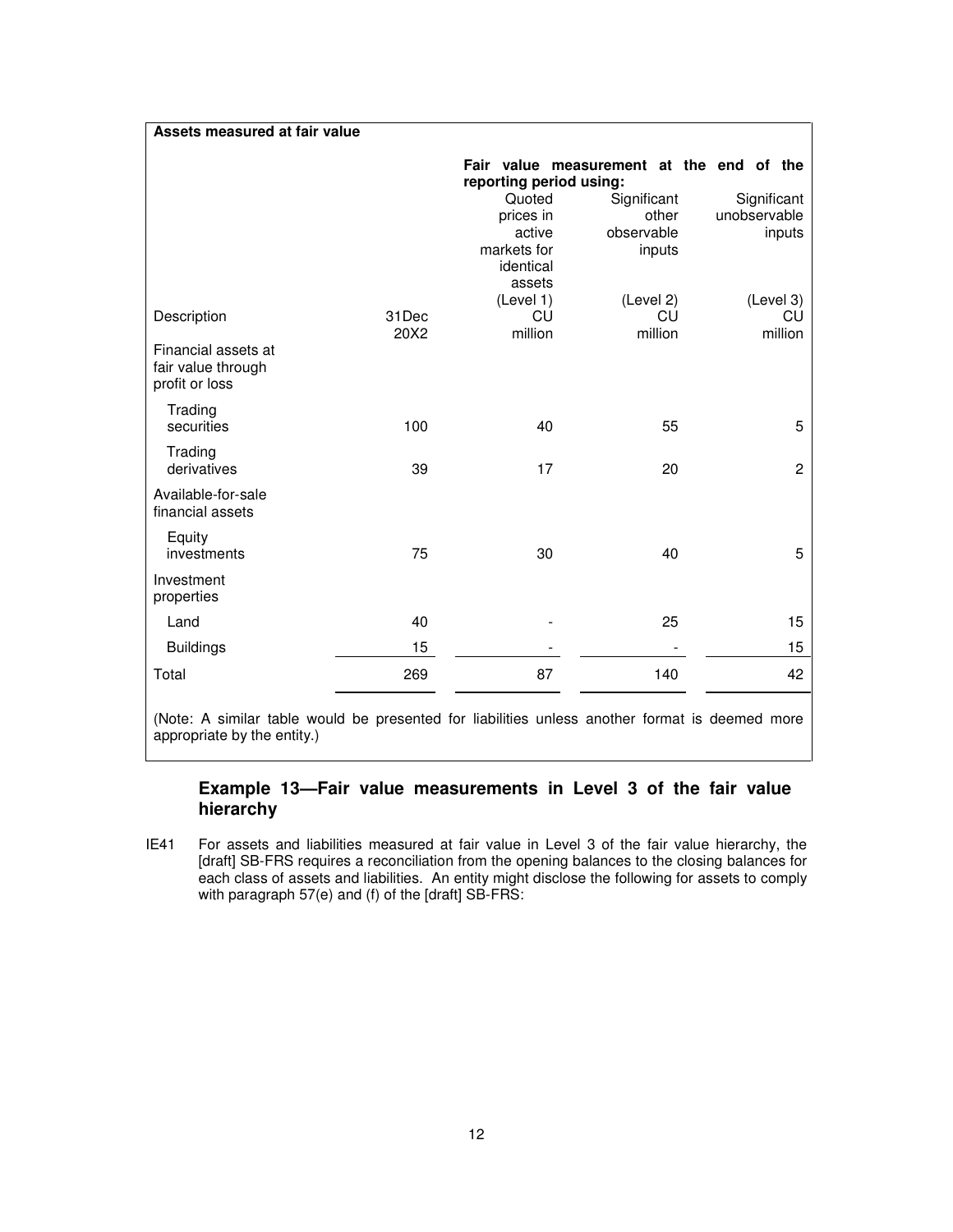| Assets measured at fair value in Level 3 of the fair value hierarchy<br>Fair value measurement at the end of the reporting period |                                                                 |                        |                                               |               |                          |               |  |
|-----------------------------------------------------------------------------------------------------------------------------------|-----------------------------------------------------------------|------------------------|-----------------------------------------------|---------------|--------------------------|---------------|--|
|                                                                                                                                   | <b>Financial assets at fair</b><br>value through profit or loss |                        | Available-for-sale<br><b>Financial assets</b> |               | Investment<br>properties | Total         |  |
|                                                                                                                                   | Trading<br>securities                                           | Trading<br>derivatives | Equity<br>investments                         | Land          | <b>Buildings</b>         |               |  |
|                                                                                                                                   | CU<br>million                                                   | CU<br>million          | CU<br>million                                 | CU<br>million | CU<br>million            | CU<br>million |  |
| Opening balance                                                                                                                   | 6                                                               | 5                      | 4                                             | 10            | 12                       | 37            |  |
| Total gains or losses                                                                                                             |                                                                 |                        |                                               |               |                          |               |  |
| in profit or loss                                                                                                                 | (2)                                                             | $(2)^{(a)}$            |                                               | 5             | 3                        | 4             |  |
| in other<br>comprehensive<br>income                                                                                               |                                                                 |                        | (1)                                           |               |                          | (1)           |  |
| Purchases                                                                                                                         | 1                                                               | $\overline{2}$         | $\overline{2}$                                |               |                          | 5             |  |
| <b>Issues</b>                                                                                                                     |                                                                 |                        |                                               |               |                          |               |  |
| Settlements                                                                                                                       |                                                                 | (1)                    |                                               |               |                          | (1)           |  |
| Transfers into or out of<br>Level 3                                                                                               |                                                                 | (2)                    |                                               |               |                          | (2)           |  |
| Closing balance                                                                                                                   | 5                                                               | $\overline{2}$         | 5                                             | 15            | 15                       | 42            |  |
| Gains or losses in profit or<br>loss for assets held at the<br>end of the reporting period                                        | (1)                                                             | (1)                    |                                               | 5             | 3                        | 6             |  |

(Note: A similar table would be presented for liabilities unless another format is deemed more appropriate by the entity.)

(a) Losses of CU0.05 that have been reported in Level 3 are offset by gains or losses on instruments categorised within Level 1 or Level 2 of the fair value hierarchy.

Gains and losses in profit or loss for the period (above) are reported in trading income and in other income as follows:

|                                                                                         | Trading income<br>CU million | Other income<br>CU million |
|-----------------------------------------------------------------------------------------|------------------------------|----------------------------|
| Total gains or losses included in profit or loss for the<br>period                      | 4                            |                            |
| Gains or losses in profit or loss for assets held at the end<br>of the reporting period |                              |                            |

(Note: A similar table would be presented for liabilities unless another format is deemed more appropriate by the entity.)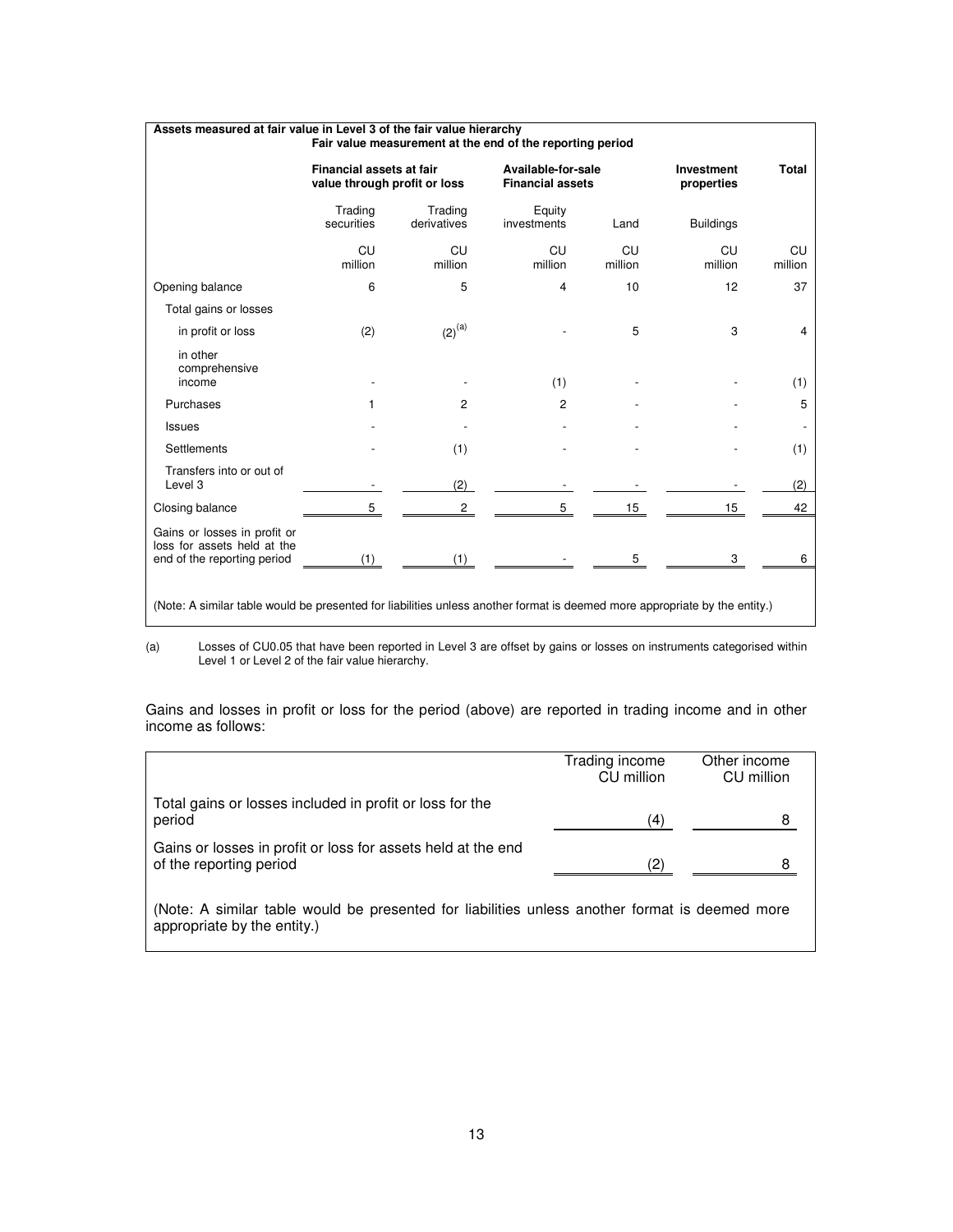### **Appendix [Draft] Amendments to guidance on other SB-FRSs**

The following [draft] amendments to guidance on other SB-FRSs are necessary in order to ensure consistency with [draft] SB-FRS X Fair Value Measurement and the related amendments to other SB-FRSs. Amended paragraphs are shown with new text underlined and deleted text struck through.

#### **SB-FRS 107 Financial Instruments: Disclosures**

IGA1 The reference to paragraph AG76A of SB-FRS 39 in paragraph IG14 in the Guidance on Implementing SB-FRS 107 is amended to refer to paragraph AG76(b).

#### **SB-FRS 39 Financial Instruments: Recognition and Measurement**

IGA2 The Guidance on Implementing SB-FRS 39 is amended as follows:

Question and answer E.2.1 is deleted.

Question and answer E.2.2 is amended as follows:

#### **E.2.2 Fair value measurement: large holding**

**Entity A holds 15 per cent of the share capital in Entity B. The shares are publicly traded in an active market. The currently quoted price is CU100. Daily trading volume is 0.1 per cent of outstanding shares. Because Entity A believes that it could sell its share in the fair value of the Entity B shares it owns, if sold as a block, is greater for more than the quoted market price, Entity A obtains several independent estimates of the price it would obtain if it sells its holding. These estimates indicate that Entity A wcould be able to obtain a price of CU105, ie a 5 per cent premium above the quoted price. Which figure should Entity A use for measuring its holding at fair value?** 

Under In accordance with SB-FRS 39.48A AG71, a published price quotation in an active market is the best estimate of fair value if there is a quoted price in an active market for a financial instrument the fair value of the holding is the product of that price and the number of units held. Therefore, Entity A uses the published price quotation (CU100). Entity A cannot depart from the quoted market price solely because independent estimates indicate that Entity A would obtain a higher (or lower) price by selling the holding as a block.

#### **INT SB-FRS 113 Customer Loyalty Programmes**

- IGA3 In the illustrative examples accompanying INT SB-FRS 113, paragraphs IE1–IE5 are amended as follows:
	- IE1 A grocery retailer operates a customer loyalty programme. It grants programme members loyalty points when they spend a specified amount on groceries. Programme members can redeem the points for further groceries. The points have no expiry date. In one period, the entity grants 100 points. Management estimates that a market participant would expects 80 of these points to be redeemed. Management estimates tThe fair value of each loyalty point to be is one currency unit (CU1)<sub>-</sub>, and Accordingly, management defers revenue of CU100. Throughout the example, management determines that non-performance risk has an immaterial effect on the measurement of its obligation under the programme.

#### **Year 1**

IE2 At the end of the first year, 40 of the points have been redeemed in exchange for groceries, ie half of those expected to be redeemed. The entity recognises revenue